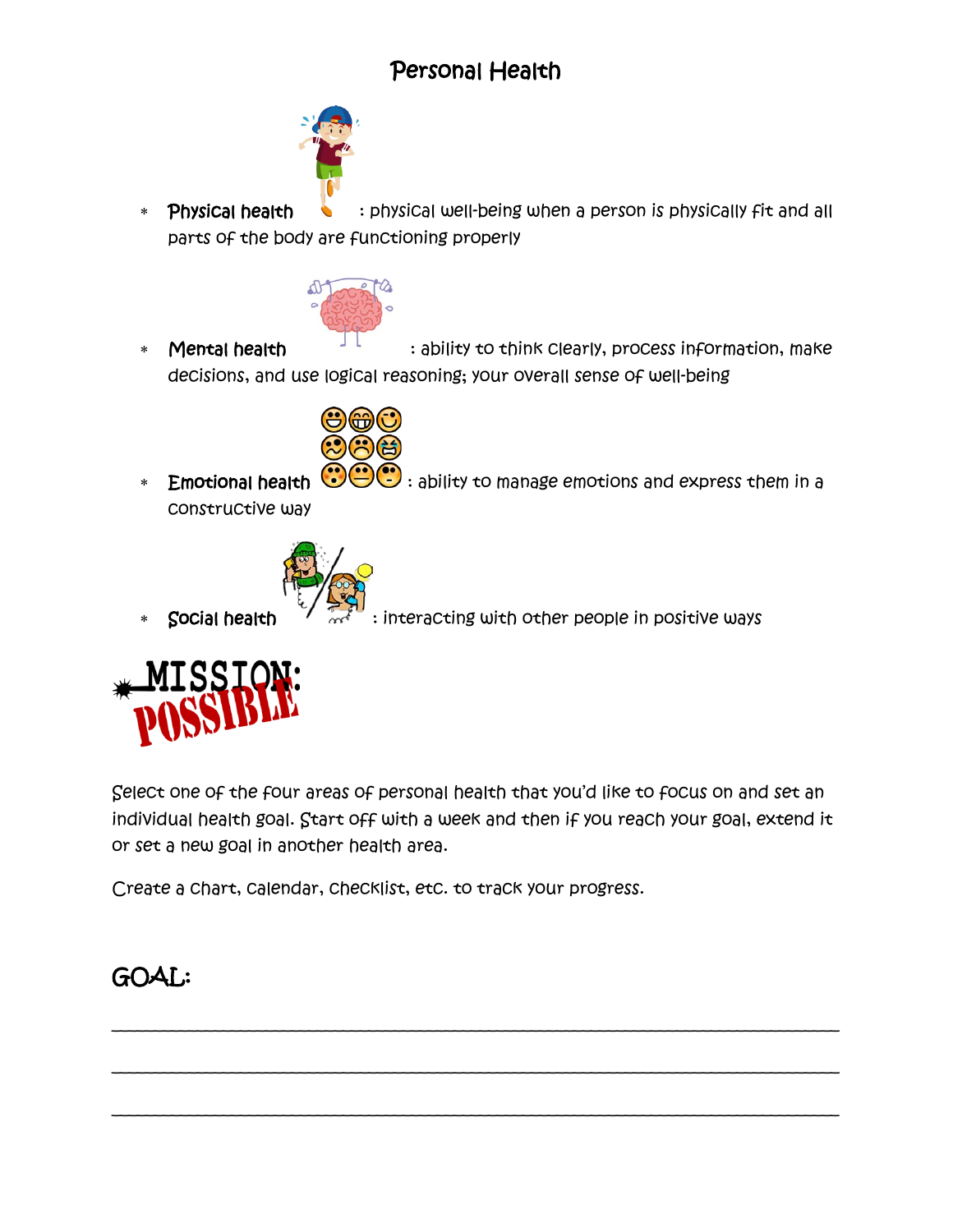## Factors of Personal Health Charades

1. Think about factors that may affect your personal health in one of the four health areas.

2. On small strips of paper, write down all the factors you think of together.

3. Play charades with your family by choosing a slip of paper and acting out the personal health factor.

4. After a correct guess, name the area of health it goes along with and see if you can connect it to another area using an if…then statement, e.g. Sleep – physical…If I don't get enough sleep, then I may be irritable the next day.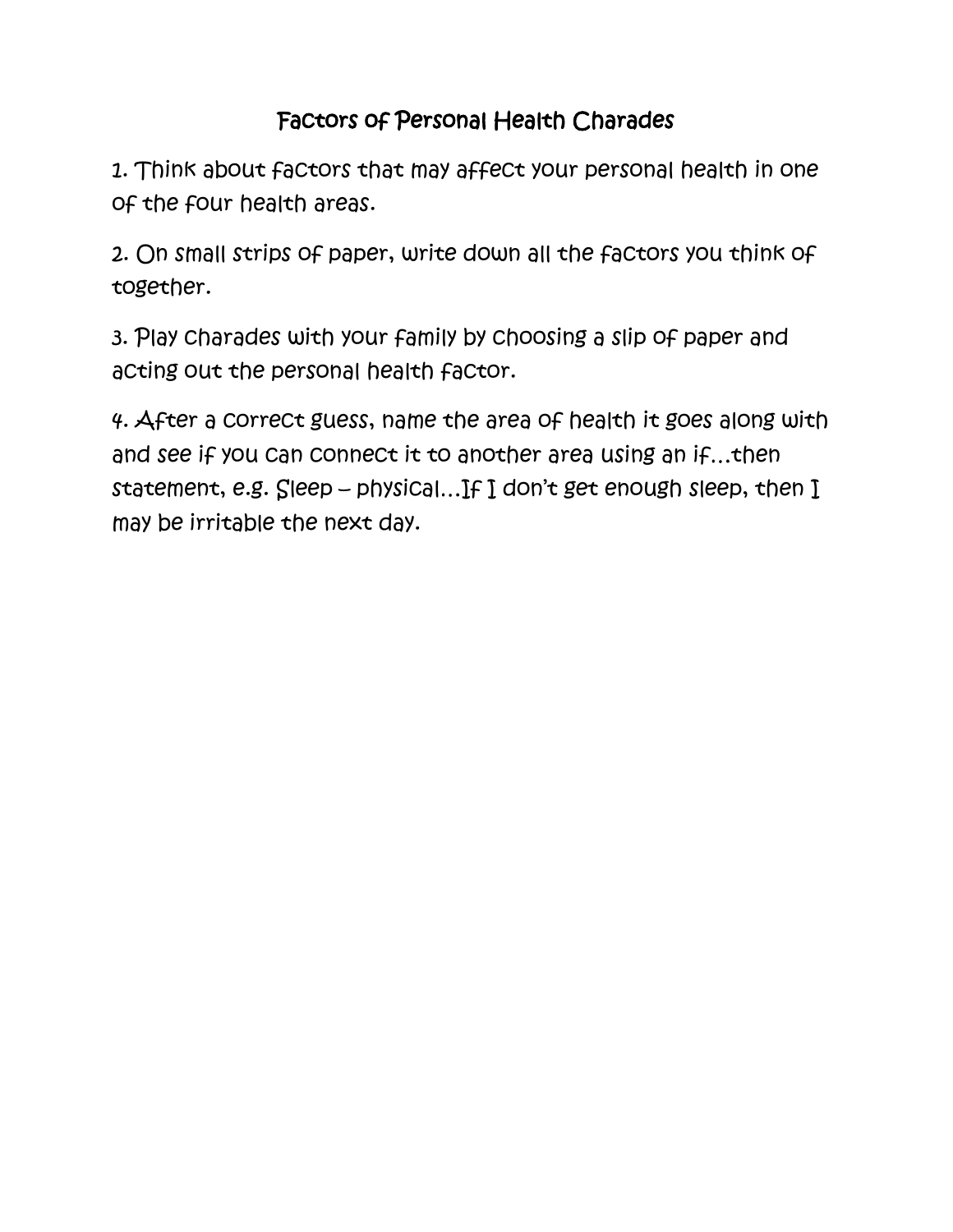# **7 Facts About the Mind-Body Connection**

<http://www.builtlean.com/2013/08/15/mind-body-connection-facts/#fnref-183515>

Caroline Young, Contributor August 15, 2013

For better or for worse, our minds and bodies are interconnected. It is up to us to become aware of our mind-body connections and to develop a loving and harmonious relationship between the two. Your mind and body can keep you healthy or not, and while it is not total, we do have control over how we think and react to the things around us. Find out some amazing facts about the mind-body connection:

## 1. We All Have The Mind-Body Connection[.1](http://www.builtlean.com/2013/08/15/mind-body-connection-facts/#fn-18351-1)

Whether consciously aware of it or not, each of us experiences the mind-body connection everyday of our lives. Instead of thinking of the connection as something far out of reach, or something only obtainable through hours of yoga and meditation, remember it is always here. Mouth-watering over a delicious-looking dessert, or nervous "butterflies" in the stomach before making a presentation, or running a race, are all perfect examples of natural mind-body connections, which most of us have experienced at some point. Sometimes, the mind-body connection can produce negative outcomes, like failing to meet athletic, academic, or professional goals due to fear created by the mind.

## 2. Our Bodies React To How We Think

"All that we are arises with our thoughts. With our thoughts, we make the world." –Buddha

In other words, if we are constantly thinking negative, self-destructive thoughts, our bodies will follow suit. Emotional and mental imbalance can start as something like stress-induced headaches, tight shoulders, and a sore upper back, and lead to unhealthy weight gain or loss, insomnia, and high blood pressure. On the other hand, we can make a conscious effort to think more positively and to develop healthy coping mechanisms for life's stress and trials. Over time, the state of our emotional and mental health can hurt or help the body's immune system.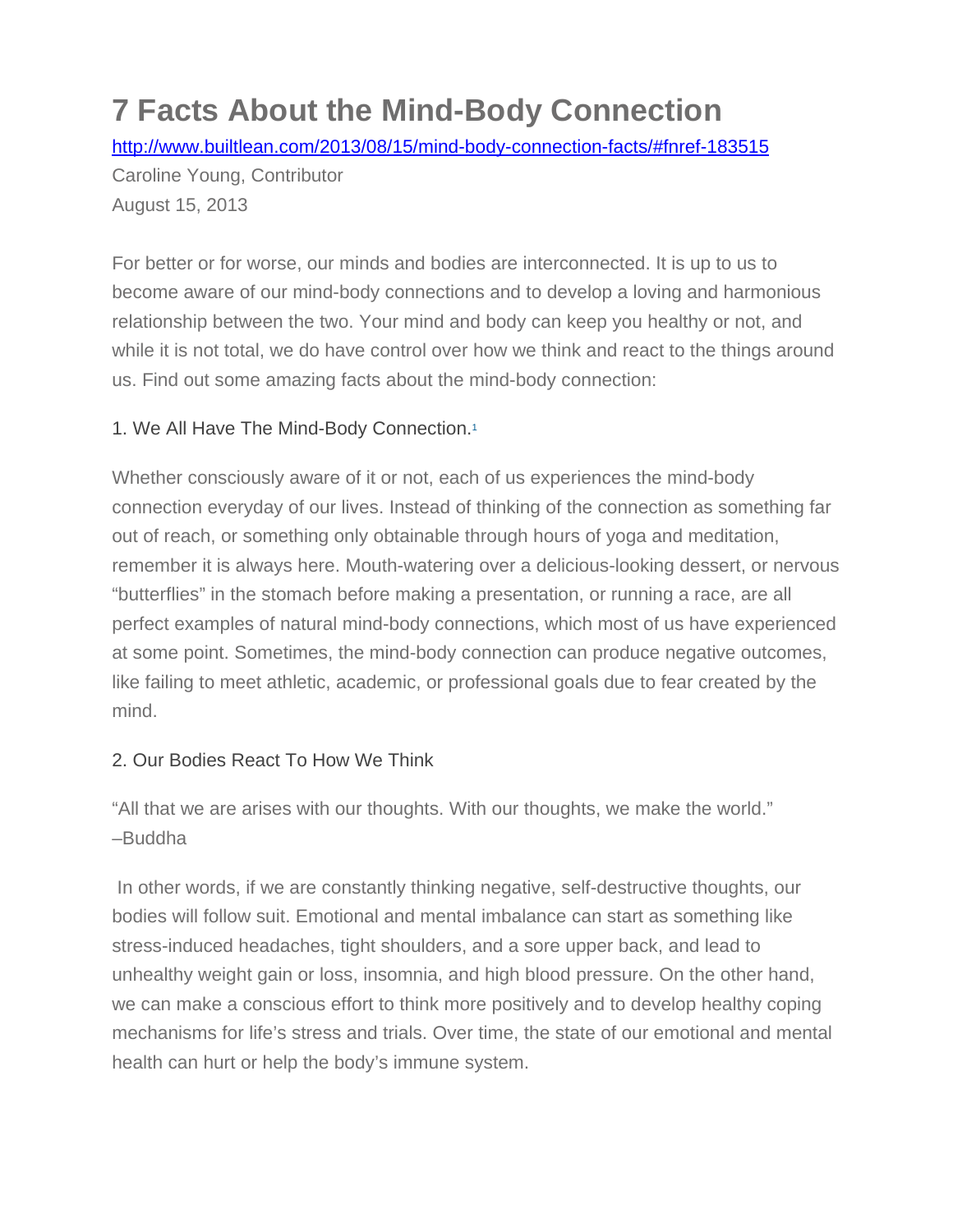## 3. We Can Make Ourselves Sick And We Can Make Ourselves Wel[l2](http://www.builtlean.com/2013/08/15/mind-body-connection-facts/#fn-18351-2)

Studies show our coping mechanisms and ways we handle stress directly correlate to how we deal with serious illnesses, including cancer. Chronic stress affects the body in a negative way, and over long periods of time, long-term stress can make us more susceptible to diabetes, hypertension, heart diseases, and some infections.

However, by using our innate mind-body connection in a positive way, by keeping our minds and bodies in shape with exercise and nutrition, we can keep stress levels lower. In other words, the better we are able to cope by staying calm and reducing psychological stress, we will in-turn reduce physical stress, along with the chance of developing a disease.

#### 4. We Also Have A BODY-Mind Connectio[n3](http://www.builtlean.com/2013/08/15/mind-body-connection-facts/#fn-18351-3)

If we pay attention, it is easy to see the impact the body has on our state of mind as well. An example of body-mind reactions is the flu. More than likely, a person starts to feel out of sorts mentally the day or a few days before the body exposes the sore throat, nasal congestion, and other common physical symptoms.

On the flip side, body-mind connection is incredibly positive, whether it is endorphins produced after exercise or stress relief during a massage. In the physical postures of yoga, it is thought that certain poses produce certain mental states. Backbends, for example, are thought to stimulate the mind, while inversions may bring on a quieter state. Exercise can be a cheap way to boost our focus, moods, and overall health.

#### 5. Food Affects Both Our Bodies & Minds

It goes back to that old saying, "We are what we eat." Every single morsel or liquid passing through our lips has some sort of effect on our brains. Our nutritional intake, every day, can have huge impacts –- both negative and positive — on how we feel, thanks mostly to the chemical serotonin. In a nutshell, when serotonin levels are high, we're happier, and when they're low, we become depressed.

Eating too many carbs and sugar can decrease sensitivity to serotonin, which leads to bad moods, and eventually obesity. To balance serotonin levels, eating protein can be the solution, especially before carb-intake. Instead of eating a sugary pick-me-up midday, go for a snack high in protein to keep the mood positive and energy up, avoiding a crash later.